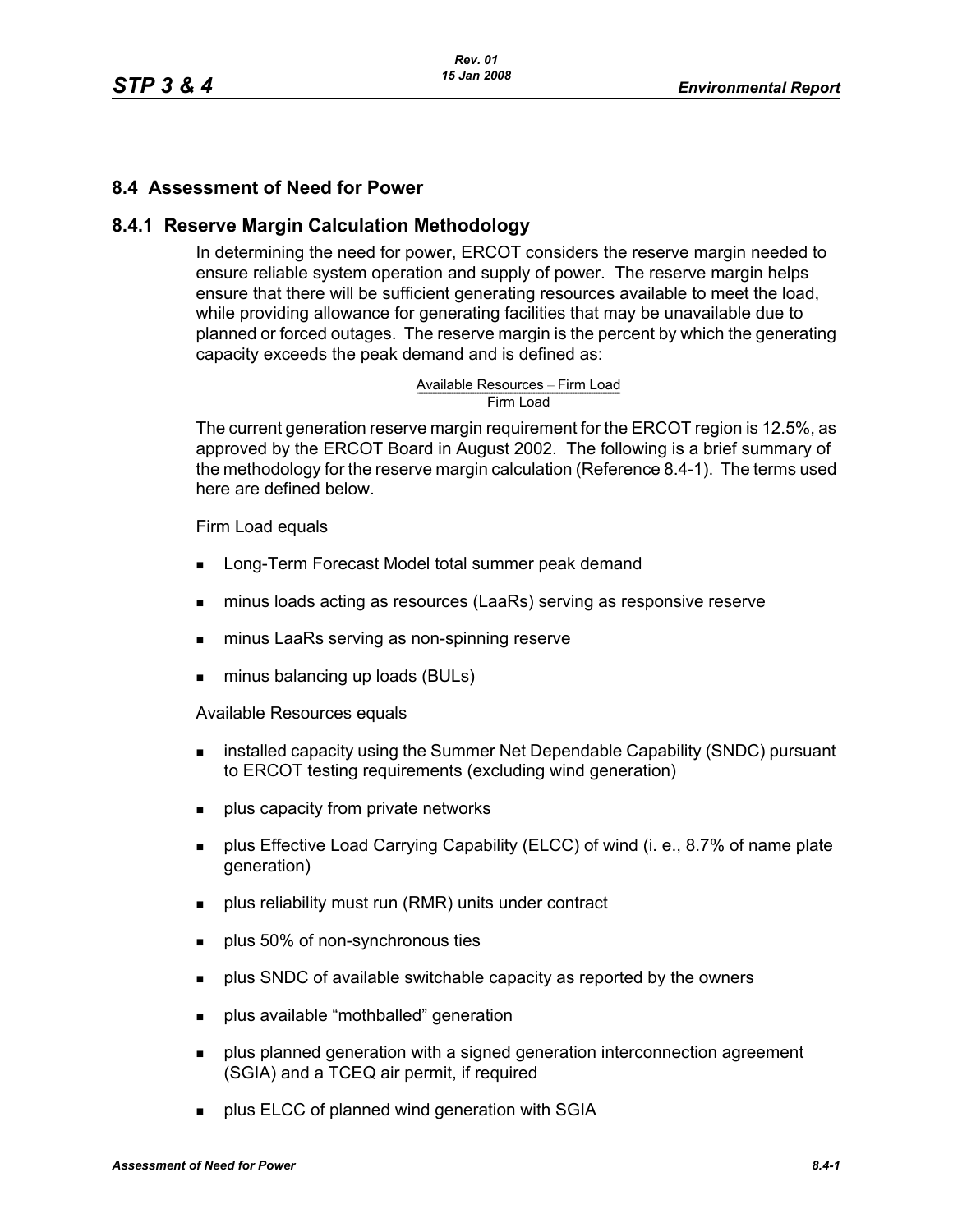**numinus retiring units** 

Loads acting as resources (LaaRs) are capable of reducing or increasing the need for electrical energy or providing ancillary services such as responsive reserve service or non-spinning reserve service. LaaRs must be registered and qualified by ERCOT, and will be scheduled by a qualified scheduling entity (Reference 8.4-2).

- Responsive reserve service is provided by operating reserves that ERCOT maintains to restore the frequency of the ERCOT system within the first few minutes of an event that causes a significant deviation from the standard frequency. These unloaded generation resources are online, capable of controllably reducing or increasing consumption under dispatch control and that immediately respond proportionally to frequency changes. The amount of capacity from unloaded generation resources or DC tie response is limited to the amount that can be deployed within 15 seconds.
- Non-spinning reserve service is provided by LaaRs that are capable of being interrupted within 30 minutes and that are capable of running or being interrupted at a specified output level for at least 1 hour.

Balancing up Loads (BULs) are also capable of reducing the need for electrical energy when providing balancing up load energy service, but are not considered resources as defined by the ERCOT Protocols (Reference 8.4-2). Refer to Subsection 8.4.2.

Summer Net Dependable Capability is the maximum sustainable capability of a generation resource as demonstrated by a performance test lasting 168 hours (Reference 8.4-3).

A private network is an electric network connected to the ERCOT transmission grid that contains loads that are not directly metered by ERCOT (i. e., loads that are typically netted with internal generation) (Reference 8.4-3).

Effective Load Carrying Capability – ERCOT selected Global Energy Decisions, Inc. (GED) to complete a new target reserve margin study. GED used their unit commitment and dispatch software (MarketSym) to analyze the impact of load volatility, wind generation, unit maintenance, and unit forced outages on expected unserved energy, loss of load probability, and loss of load events. GED ran the model with the base set of generating units and a generic thermal generator (550 MW) and determined the expected unserved energy. GED removed the generic thermal generator and added new wind generation until the same expected unserved energy was achieved. The amount of new wind generation will have the same effective loadcarrying capability as the 550 MW thermal generator. It was found that 6,300 MW of wind had the same load carrying capacity as 550 MW of thermal generation. Thus, the effective load carrying capacity (ELCC) of wind is 8.7% (Reference 8.4-4).

Reliability must run service is provided under agreements for capacity and energy from resources which otherwise would not operate and which are necessary to provide voltage support, stability or management of localized transmission constraints under first contingency criteria (Reference 8.4-2)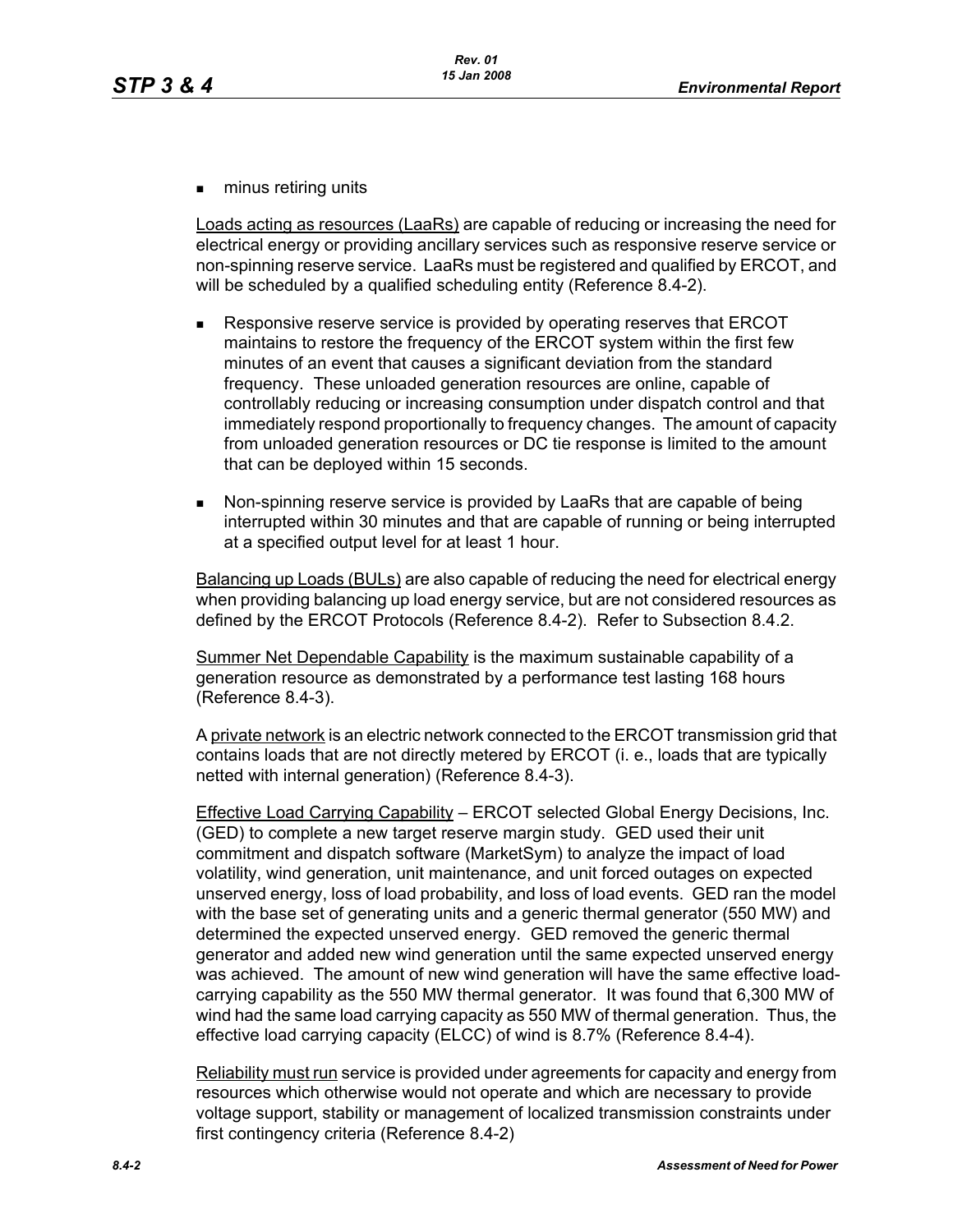Switchable capacity is defined as a generating unit that can operate in either the ERCOT market or the Southwest Power Pool (SPP) market, but not simultaneously. These switchable generating units are situated in close proximity to the transmission facilities of both ERCOT and SPP, which allows them to switch from one market to the other when it is economically appropriate.

Mothballed capacity includes generation resources for which generation entities have submitted a Notification of Suspension of Operations and for which ERCOT has declined to execute an RMR agreement. Available mothballed generation is the probability that a mothballed unit will return to service provided by the owner multiplied by the capacity of the unit. Return probabilities are considered protected information under the ERCOT Protocols (Reference 8.4-3).

Planned generation capacity is based on the interconnection study phase. A generation developer must go through a set procedure to connect new generation to the ERCOT grid. The first step is a high-level screening study to determine the effects on the transmission system of adding the new generation. The second step is the full interconnection study, which is a detailed study done by transmission owners to determine the effects of the new generation (Reference 8.4-3). The owners of STP 3 & 4 have requested the screening study and it has been completed by ERCOT. The full interconnection study will not be requested for several years.

There is uncertainty associated with a number of the inputs to the ERCOT reserve margin calculation. The methodology considers these uncertainties to the extent possible in a formulaic approach while attempting to produce an equation to calculate an ERCOT reserve margin forecast that produces a reasonable estimate of such reserve margins and while not being overly cumbersome or complex. It is not possible to create an equation that can capture all of the impacts of market prices on capacity reserves. However, ERCOT believes that the approved methodology represents an accurate calculation of reserve margin (Reference 8.4-1).

The reserve margins reported in the 2007 CDR (Reference 8.4-3) and summarized in Table 8.4-1 were calculated using the methodology described above. As shown in that table and Figure 8.4-1, through 2008, ERCOT's reserve margin remains above the 12.5% requirement set by the ERCOT Board of Directors. However, ERCOT predicts that by 2009, the reserve margin will fall below 12.5%.

ERCOT cannot order new capacity to be installed to keep the reserve margin from falling below the required 12.5%, but publication of the various ERCOT reports and continuous collaboration between ERCOT and the market participants ensure that they are aware of the demand and capacity situation. Figure 8.4-1 was compiled from the reserve margin forecasts from 1999 – 2007 and compares specifically the forecasts from the 2005, 2006, and 2007 CDRs. If the PGCs do not voluntarily react to market economic forces and add generation capacity, the reserve margin could fall below the required minimum in the very near future.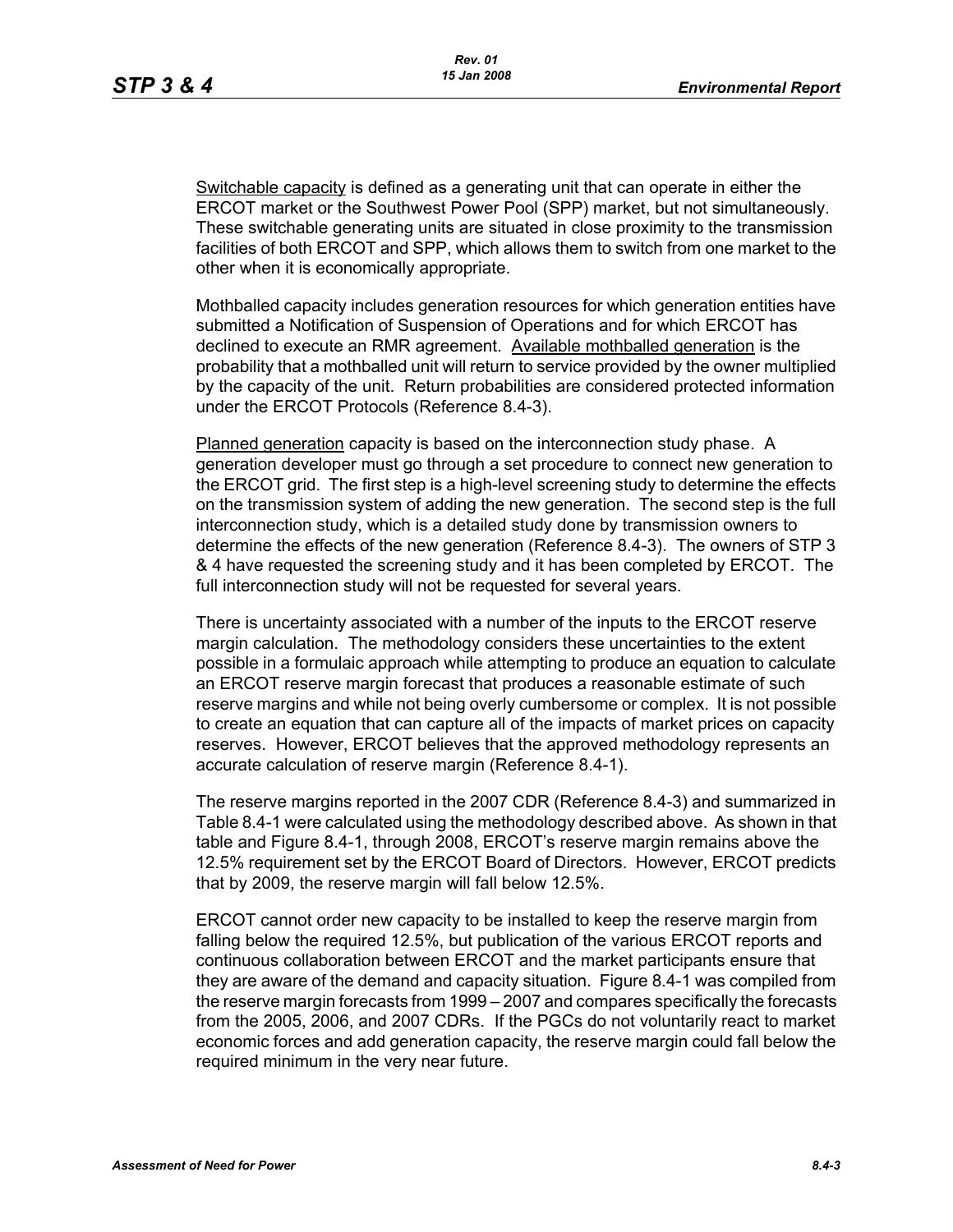# **8.4.2 ERCOT Demand Side Working Group**

The ERCOT Demand Side Working Group (DSWG) was created in 2001 as a task force by a directive of the Public Utility Commission of Texas (PUCT) and was converted to a permanent working group in 2002. A broad range of commercial and industrial consumers, load serving entities and retail electric providers (REPs), transmission/distribution service providers, and power generation companies participate in the DSWG meetings and initiatives. Their mission is to identify and promote opportunities for demand-side resources to participate in ERCOT markets and to recommend adoption of protocols and protocol revisions that foster optimum load participation in all markets. The current ERCOT market rules allow demand-side participation under three general classes of services: voluntary load response, qualified balancing up load, and load acting as a resource. (Reference 8.4-5)

Voluntary load response refers to a customer's independent decision to reduce consumption from its scheduled or anticipated level in response to a price signal. This applies to situations in which the customer has not formally offered this response to the market. The practice has also been known as "passive load response" and sometimes as "self-directed load response." Voluntary loads gain financially from the ERCOT markets by reducing consumption when prices are high, but a load's ability to receive extra financial compensation depends entirely on its contractual relationship with its REP and qualified scheduling entity (QSE). Any advanced metering, communication, or curtailment infrastructure required for load participation is a contractual matter between the load and its REP, and does not involve ERCOT. The QSE and REP are reimbursed by ERCOT only for the energy imbalance and do not receive capacity payments. Because the load is not recognized by ERCOT as a resource, it is not subject to being curtailed involuntarily during emergency situations.

Balancing up loads (BULs) refer to loads that contract with a QSE to formally submit offers to ERCOT to provide balancing energy by reducing their energy use. BULs are paid only if they actually deploy (reduce energy use) in response to selection by ERCOT, but if deployed, they receive two separate forms of compensation. They receive a payment for actual load reduction based on prevailing Market Clearing Price for Energy. They also receive a capacity payment based on the Market Clearing Price for Capacity in the non-spinning reserves market. This is an additional reward for the BULs submitting bids into the balancing energy market even though they are not actually providing non-spinning reserves. Payments are made to a BUL's QSE, who may pass the value on to its REP, who may in turn pass the value along to the BUL. Many variations in products offered by REPs are available and the load customer has choices on how it may receive value for its interruptible load.

[Customers with interruptible loads that can meet certain performance requirements](http://www.ercot.com/services/rq/re/index.html)  may be qualified to provide operating reserves under the Load Acting as a Resource [\(LaaR\) program. In eligible ancillary services \(AS\) markets, the value of the LaaR load](http://www.ercot.com/services/rq/re/index.html)  reduction is equal to that of an increase in generation by a generating plant. In addition, any provider of operating reserves selected through an ERCOT AS market is eligible for a capacity payment, regardless of whether the demand-side resource is [actually curtailed. To participate in the ERCOT market as a LaaR, a customer must](http://www.ercot.com/services/rq/re/index.html)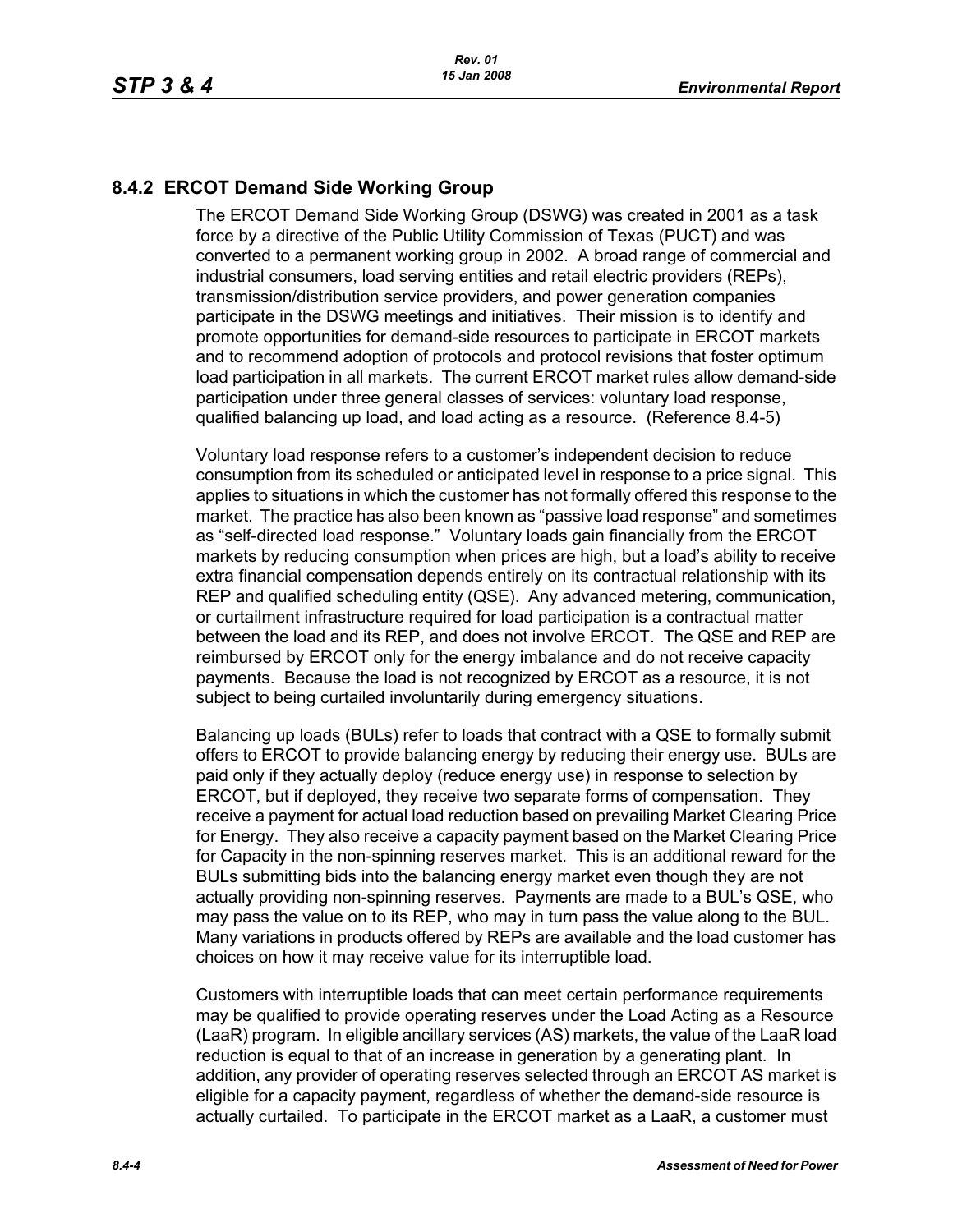Ι

[register each individual LaaR asset and also register with ERCOT as a resource entity](http://www.ercot.com/services/rq/re/index.html)  [\(Reference](http://www.ercot.com/services/rq/re/index.html) 4.4-6 8.4-6).

As described above, the reserve margin calculation methodology subtracts the LaaRs and BULs from the load forecast, which reduced the load forecast for 2007-2012 by 1,125 MW per year. Voluntary load responses are not included in the CDR.

## **8.4.3 Comparison of ERCOT Studies with NUREG-1555 Criteria**

Sections 8.0 through 8.4 have described several ERCOT studies and reports on which STPNOC has relied for the need for power evaluation. The tables and figures in these sections have been taken from, or been generated from the data in, the ERCOT studies and reports. According to NUREG-1555, an NRC independent evaluation of the need for power may not be needed if the NRC determines that the State/regionprepared evaluation is (1) systematic, (2) comprehensive, (3) subject to confirmation, and (4) responsive to forecasting uncertainty. Each of the NUREG-1555 criteria is addressed below with respect to the collective ERCOT reports.

*Systematic* – ERCOT is required by the PUCT to provide extensive studies, issue reports, make recommendations for transmission system needs and resource adequacy, and even make legislative recommendations to further those objectives. Analysis is pursued in the context of the competitive ERCOT market using load growth scenarios, industrial growth projections, regional transmission topology, sub-regional modeling, and new generation characteristics. The development of these reports is subject to a vigorous stakeholder input process. The output of the Long-Term Forecast Model or LTFM (Reference 8.4-7) is used as input to the CDR (Reference 8.4-3). There is an orderly and efficient progression of data and calculation results.

*Comprehensive* – ERCOT's planning responsibilities are broad. The Long Term System Assessment (Reference 8.4-8), for example, uses projections and variations in scenarios such as fuel prices, load growth, and environmental regulations. The study looks forward ten years and includes high-, low-, and base-case assumptions for a variety of factors. The CDR accounts for every resource in the entire ERCOT region and accurately designates its status.

*Subject to Confirmation* – the analyses and reports benefit from extensive stakeholder input and stakeholder scrutiny in the ERCOT stakeholder process, as well as review by the PUCT, who has the ultimate responsibility for market oversight in ERCOT. Both the Long-Term Peak Demand study (Reference 8.4-7) and the CDR look at historical information as a check on past forecasting performance. From 1999 to 2006, the ERCOT peak demand and energy consumption forecasts have been within ± 5% of the actuals. (Reference 8.4-9)

*Responsive to Forecasting Uncertainty* – The Long-Term Forecasting Model resolves one measure of the uncertainty associated with extreme weather impacts on peak demands by using a more extreme weather profile to obtain the forecasts. It then uses a 90th and 10th percentile "confidence band" to bound contingencies. From 1999 to 2006, the ERCOT peak demand and energy consumption forecasts have been within ± 5% of the actuals. Also the reserve margin calculation methodology has been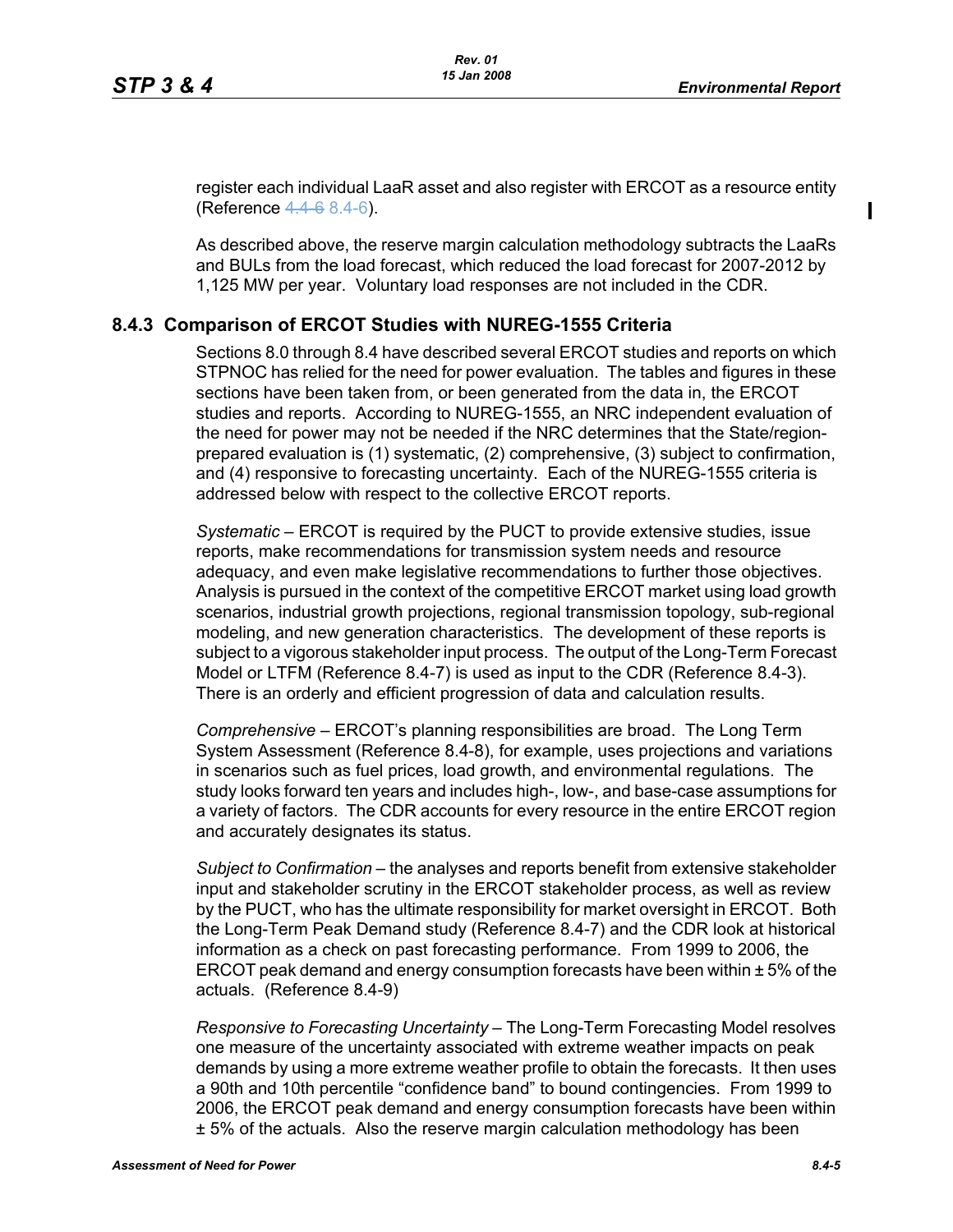revised several times since 2005 to reduce the uncertainties associated with the inputs to the calculation.

The studies performed by ERCOT regarding need for power collectively satisfy the four criteria in NUREG-1555 and obviate any need for further independent evaluation.

### **8.4.4 Conclusions**

ERCOT has concluded that a significant amount of new generation will be needed to meet the demand projected for 2016 along with maintaining the 12.5% reserve margin that is needed to maintain system reliability, regardless of which load scenario is under consideration (Reference 8.4-8).

Figure 8.4-2 provides the ERCOT generation capacity and demand projections for 2012-2027, which demonstrates a steady divergence between demand and capacity for the period. Figure 8.4-3 provides the potential ERCOT generation capacity needed from 2012-2027. Baseload generation capacity currently provides approximately 24.5% of the peak demand and is forecast to provide approximately 30.1% by 2012.

The ERCOT studies did not include the generation capacity that will be provided by STP 3 & 4. It is anticipated that the 1370 MWe (gross) from STP 3 will be available in 2015 and 1370 MWe from STP 4 will be available in 2016. At that time, the need for new capacity in Texas is predicted to be between 20,000 to 50,000 MWe as shown in Figure 8.4-3. Thus, the need for new capacity in ERCOT in 2015-2016 is substantially greater than the new capacity to be provided by STP 3 & 4. As a result, not only will there be a need for power from STP 3 & 4, there will be a need for a substantial amount of other new generating capacity.

In this regard, a number of companies have announced their intentions to build new generating capacity in the ERCOT region, including new nuclear plants by Exelon and TXU. Additionally, other companies have announced their intentions to construct other types of generation capacity, including fossil-fueled facilities. However, only 550 MW of new gas-fired generation capacity (in 2008), 750 MW of coal-fired generation capacity (in 2011), and 800 MW of coal-fired generation capacity (in 2012) were included in the 2007 CDR resources forecast. None of the announced nuclear capacity is included in the resources forecast.

In summary, the ERCOT studies have forecast a shrinking reserve margin that does not satisfy ERCOT goals to maintain system reliability by 2009. By the time STP 3 & 4 are projected to enter commercial operation in 2015-2016, there will be a substantial need for power not only from STP 3 & 4, but from other new generating plants as well.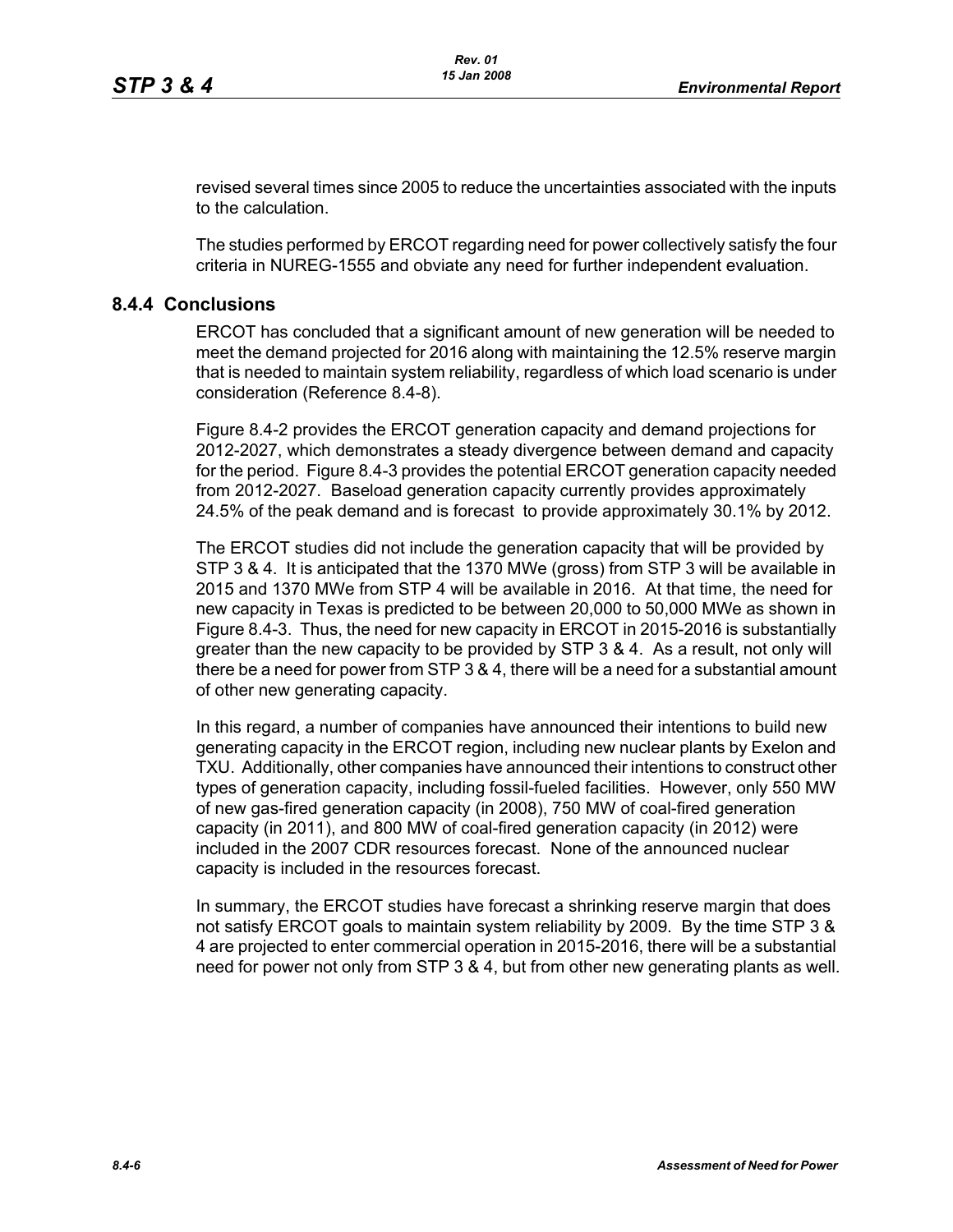### **8.4.5 References**

- [8.4-1 Memo from Read Comstock, TAC Chair to ERCOT Board of Directors,](http://www.ercot.com/meetings/board/keydocs/2005/0517/Item_11b_-_Reserve_Margin_Calculation.pdf)  "Methodology for Reserve Margin Calculation," available at http://www.ercot.com/meetings/board/keydocs/2005/0517/Item\_11b\_-Reserve Margin Calculation.pdf, accessed on June 20, 2007.
- [8.4-2 "ERCOT Protocols, Section 6: Ancillary Services," available at](http://www.ercot.com/mktrules/protocols/current/06-080107.doc)  http://www.ercot.com/mktrules/protocols/current/06-080107.doc, accessed on August 2, 2007.
- 8.4-3 "Report on the Capacity, Demand, and Reserves in the ERCOT Region, May 2007," available at http://www.ercot.com/news/presentations/2007/07CDR05172007-final.xls.
- 8.4-4 "Analysis of Target Reserve Margin for ERCOT, Warren Lasher, January 12, 2007," available at http://www.ercot.com/meetings/gatf/keydocs/2007/20070112- GATF/GATF\_LOLP\_Presentation\_1\_12\_07\_as\_presented.ppt#360,15,G eneric Coal Additions, accessed on August 2, 2007.
- 8.4-5 "ERCOT Demand Side Working Group," available at [http://www.ercot.com/services/programs/load/DSWG\\_Presentation\\_to\\_P](http://www.ercot.com/services/programs/load/DSWG_Presentation_to_PUCT_Workshop_9_15_06.ppt) UCT\_Workshop\_9\_15\_06.ppt, accessed on July 22, 2007.
- 8.4-6 "Load Acting as a Resource," available at [http://www.ercot.com/services/programs/load/laar/index.html, accessed on](http://www.ercot.com/services/programs/load/laar/index.html)  July 24, 2007.
- [8.4-7 "2007 ERCOT Planning Long-Term Hourly Peak Demand and Energy](http://www.ercot.com/news/presentations/2007/2007_ERCOT_Planning_Long_Term_Hourly_Demand_Energy_Forecast_.pdf)  Forecast – May 8, 2007" available at http://www.ercot.com/news/presentations/2007/2007\_ERCOT\_Planning\_ Long Term Hourly Demand Energy Forecast .pdf, accessed on July 13, 2007.
- 8.4-8 "Long Term System Assessment for the ERCOT Region, December 2006," available at http://www.ercot.com/news/presentations/2006/Attch\_A\_- Long Term System Assessment ERCOT Region December .pdf.
- 8.4-9 ["Long Term Demand and Energy Forecasting Planning," available at](http://www.ercot.com/meetings/other/keywords/2007/0124-LoadForecast/KDonohoo_ERCOTLongTermDemandEnergForecastingPlanning01242007.ppt)  www.ercot.com/meetings/other/keywords/2007/0124- [LoadForecast/KDonohoo\\_ERCOTLongTermDemandEnergForecastingPl](http://www.ercot.com/meetings/other/keywords/2007/0124-LoadForecast/KDonohoo_ERCOTLongTermDemandEnergForecastingPlanning01242007.ppt) [anning01242007.ppt, accessed on June 2, 2007.](http://www.ercot.com/meetings/other/keywords/2007/0124-LoadForecast/KDonohoo_ERCOTLongTermDemandEnergForecastingPlanning01242007.ppt)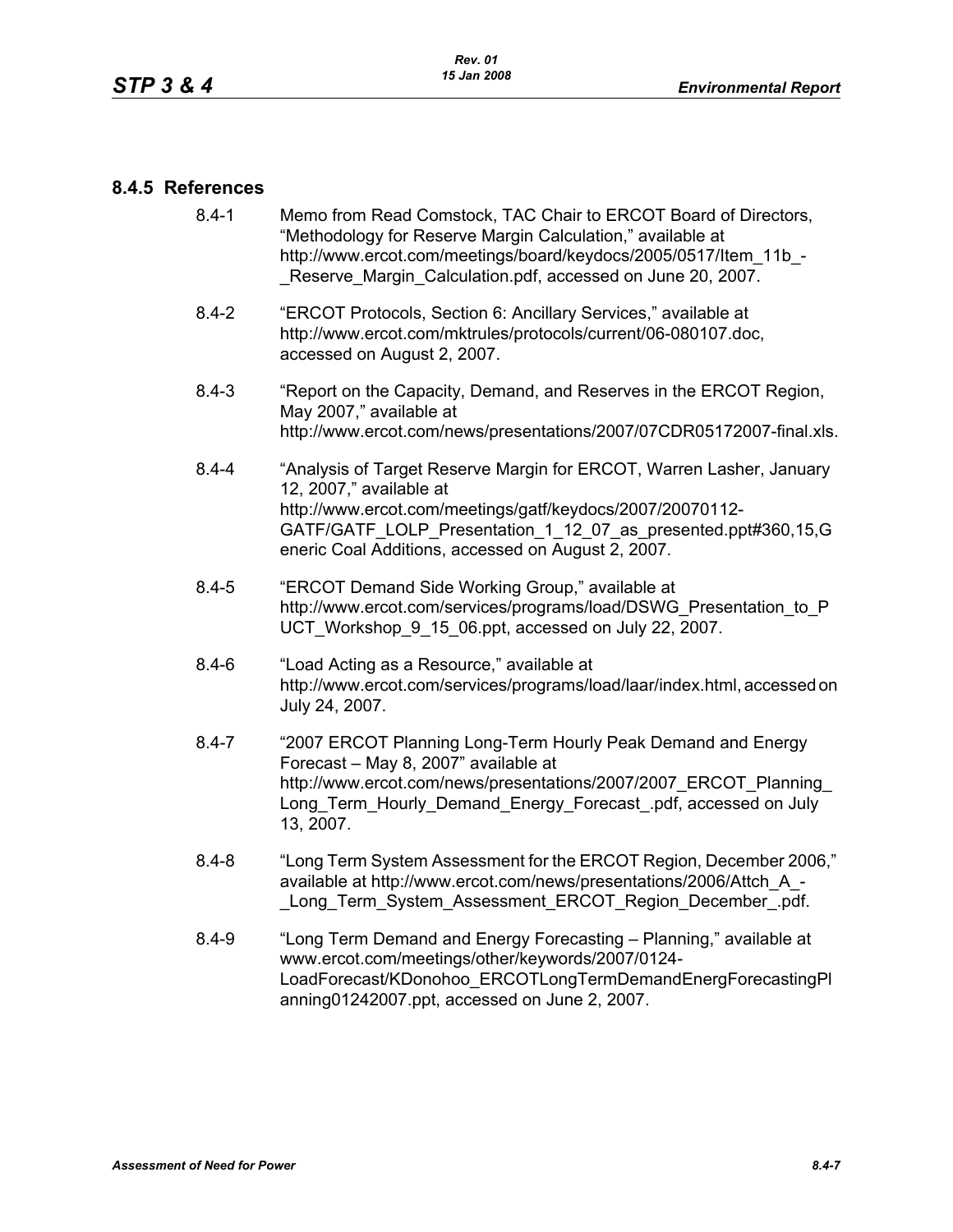|  | <b>Table 8.4-1 Forecast Summer Capacity, Baseload Generation Units Only</b> |  |  |
|--|-----------------------------------------------------------------------------|--|--|
|--|-----------------------------------------------------------------------------|--|--|

|                                                       | 2007   | 2008   | 2009     | 2010   | 2011    | 2012   |
|-------------------------------------------------------|--------|--------|----------|--------|---------|--------|
| <b>Firm Load Forecast</b>                             | 62.669 | 64.010 | 65.383   | 66,830 | 68.331  | 69,608 |
| <b>Resources, MW</b>                                  | 71,812 | 72.048 | 71.960   | 72,394 | 72,939  | 73,703 |
| <b>Reserve Margin</b>                                 | 14.6%  | 12.6%  | $10.1\%$ | 8.3%   | $6.7\%$ | 5.9%   |
| <b>Baseload Generation, MW</b>                        | 17.621 | 17.621 | 19,057   | 19,998 | 21,378  | 22,178 |
| % of Resources that are<br><b>Baseload Generation</b> | 24.5%  | 24.5%  | 26.5%    | 27.6%  | 29.3%   | 30.1%  |

Compiled from Reference 8.4-3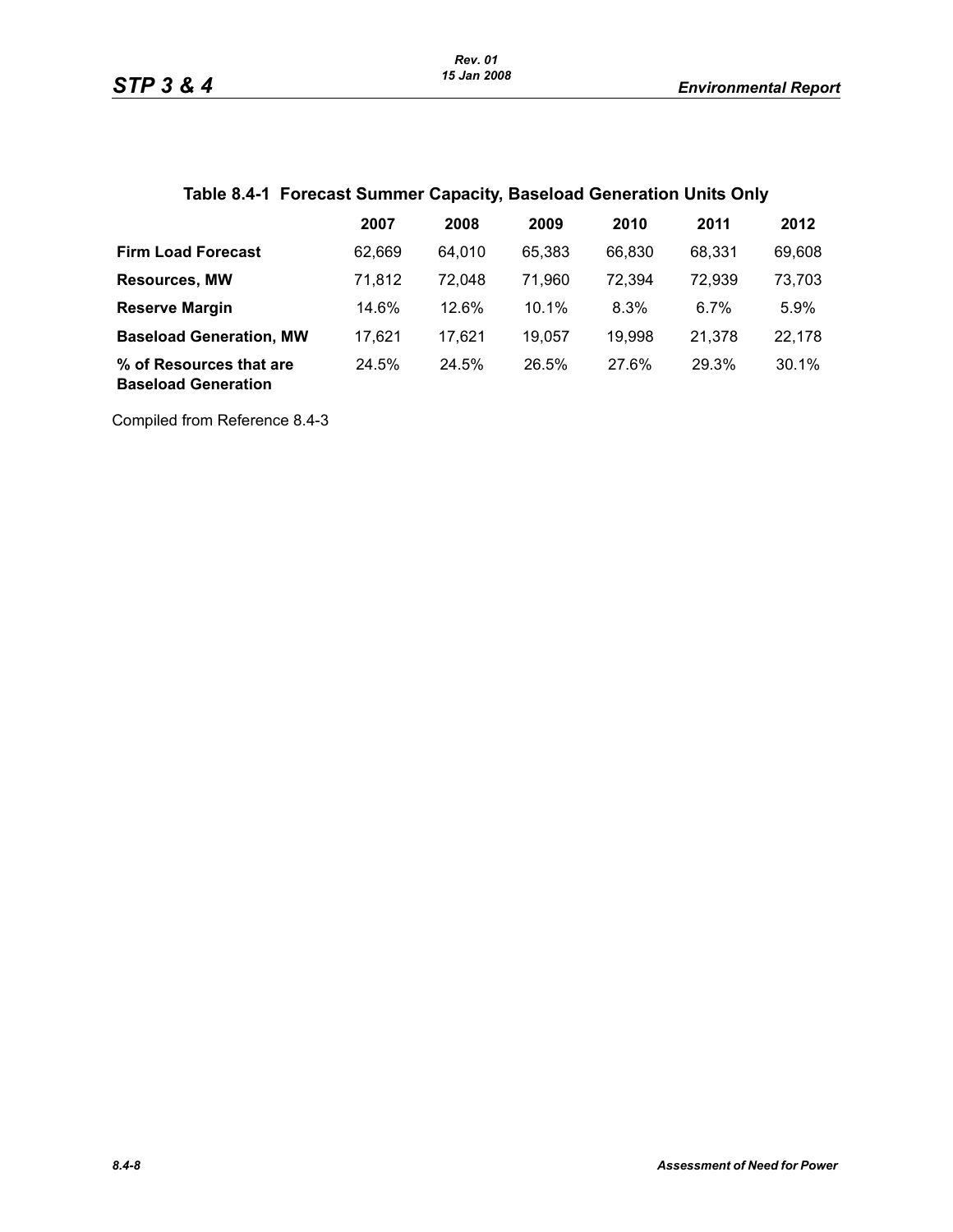

Compiled from 2005 CDR, 2006 CDR, and 2007 CDR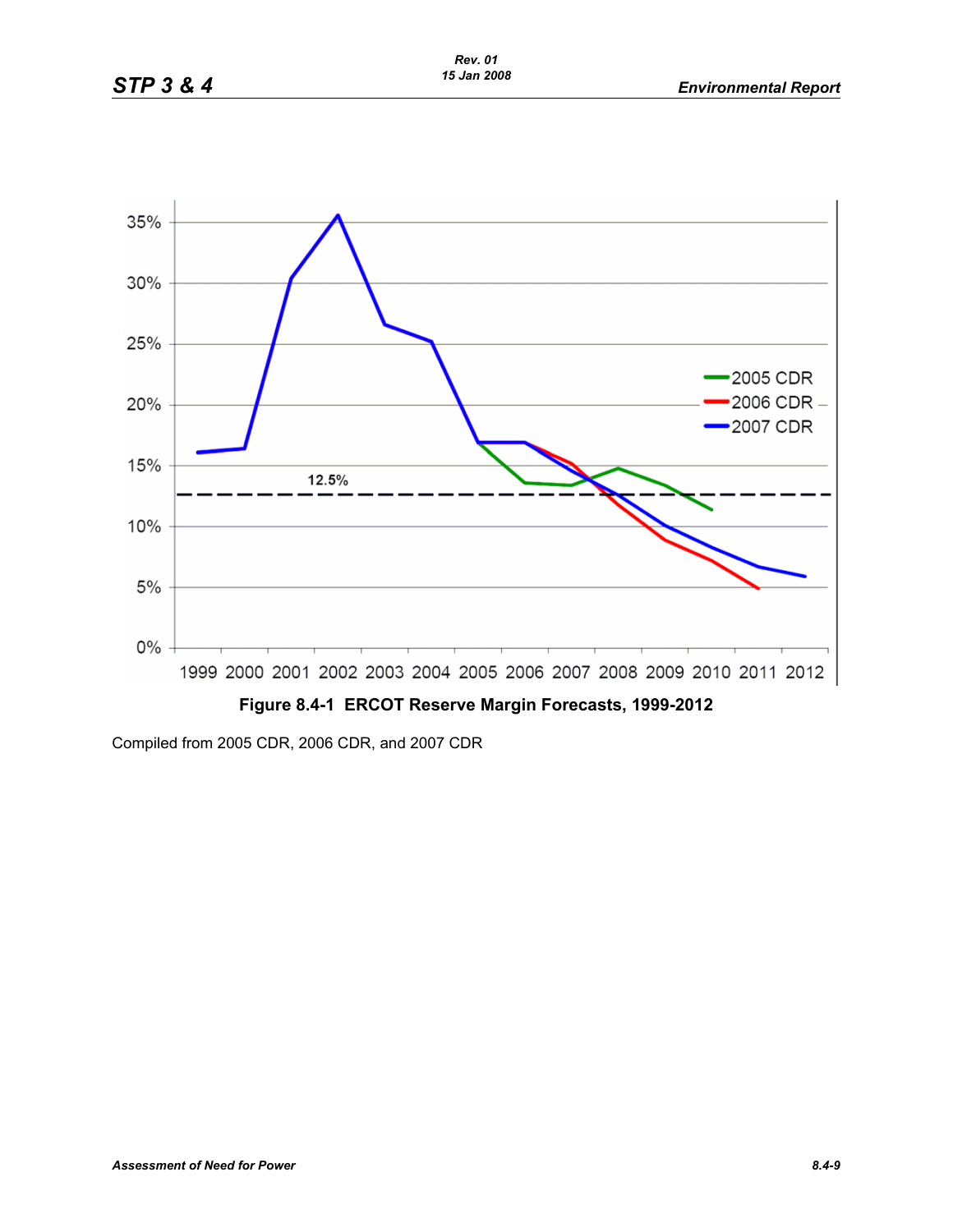

**Figure 8.4-2 ERCOT Generation Capacity and Demand Projections (MW)**

Reference 8.4-3